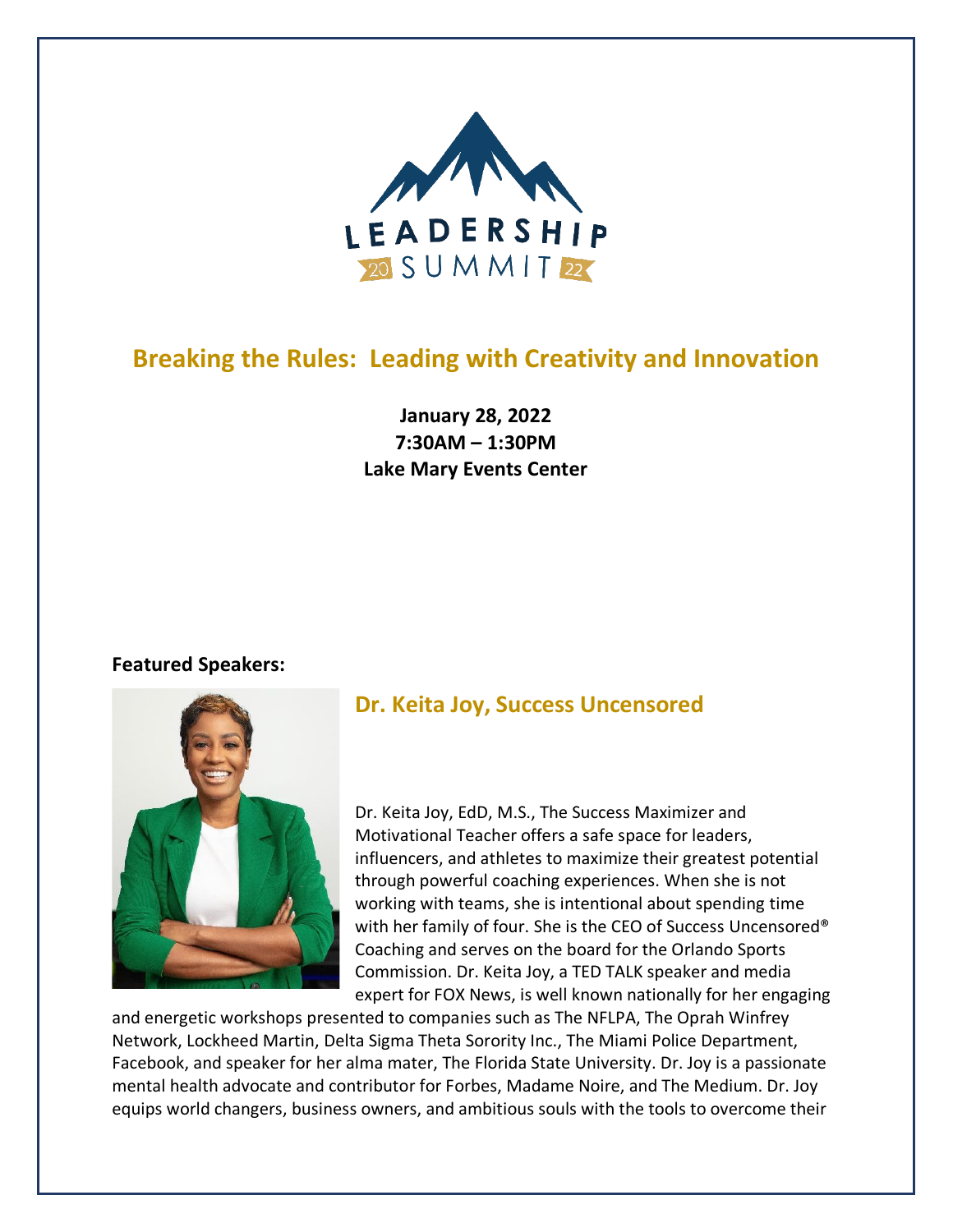fears and walk in purpose with her latest book release, Success Uncensored; A High Achiever's Guide for Success On Your Own Terms. Do YOU + Do it Well + Do it Consistently = Success.

@thedrkeitajoy [www.successuncensored.com](http://www.successuncensored.com/)



## **Steve Phelps, President, National Association for Stock Car Racing**

In September 2018, Steve Phelps was appointed President of the National Association for Stock Car Auto Racing (NASCAR), only the fifth individual to hold this position since the organization's founding. Based in Daytona Beach, Fla., Phelps oversees all operations,

competition and commercial, for the sanctioning body, including the management of 15 racetrack facilities and the International Motor Sports Association (IMSA) sports car series.

Under Phelps' leadership, NASCAR has transformed its business and strengthened the sport's position for long-term growth and success, with a focus on delivering the best motorsports racing in the world, providing outstanding entertainment experiences, and building a globally diverse community of loyal fans.

In 2019, Phelps led NASCAR through the sanctioning body's landmark merger with International Speedway Corporation (ISC), integrating its operations into one, new, unified company with racetracks across the country. The historic merger helped create an aligned vision for the sport while positioning a now stronger NASCAR for new growth opportunities.

The following year, Phelps guided NASCAR through an unprecedented and challenging season as the industry paved the way for live sports to return in America. NASCAR swiftly implemented COVID-19 safety protocols to become the first sport to return to competition, first to safely welcome back fans and first to complete a full season schedule. All the while, NASCAR stabilized TV ratings at a time when nearly all sports were significantly down.

In June 2020, NASCAR emerged as a leading voice in the national conversation on racial equality and social justice with Phelps rallying the NASCAR industry to reaffirm its commitment to diversity, equity and inclusion. After leading an emotional moment of listening preceding the race in Atlanta, he led the decision to ban the confederate flag and introduced sweeping DE&I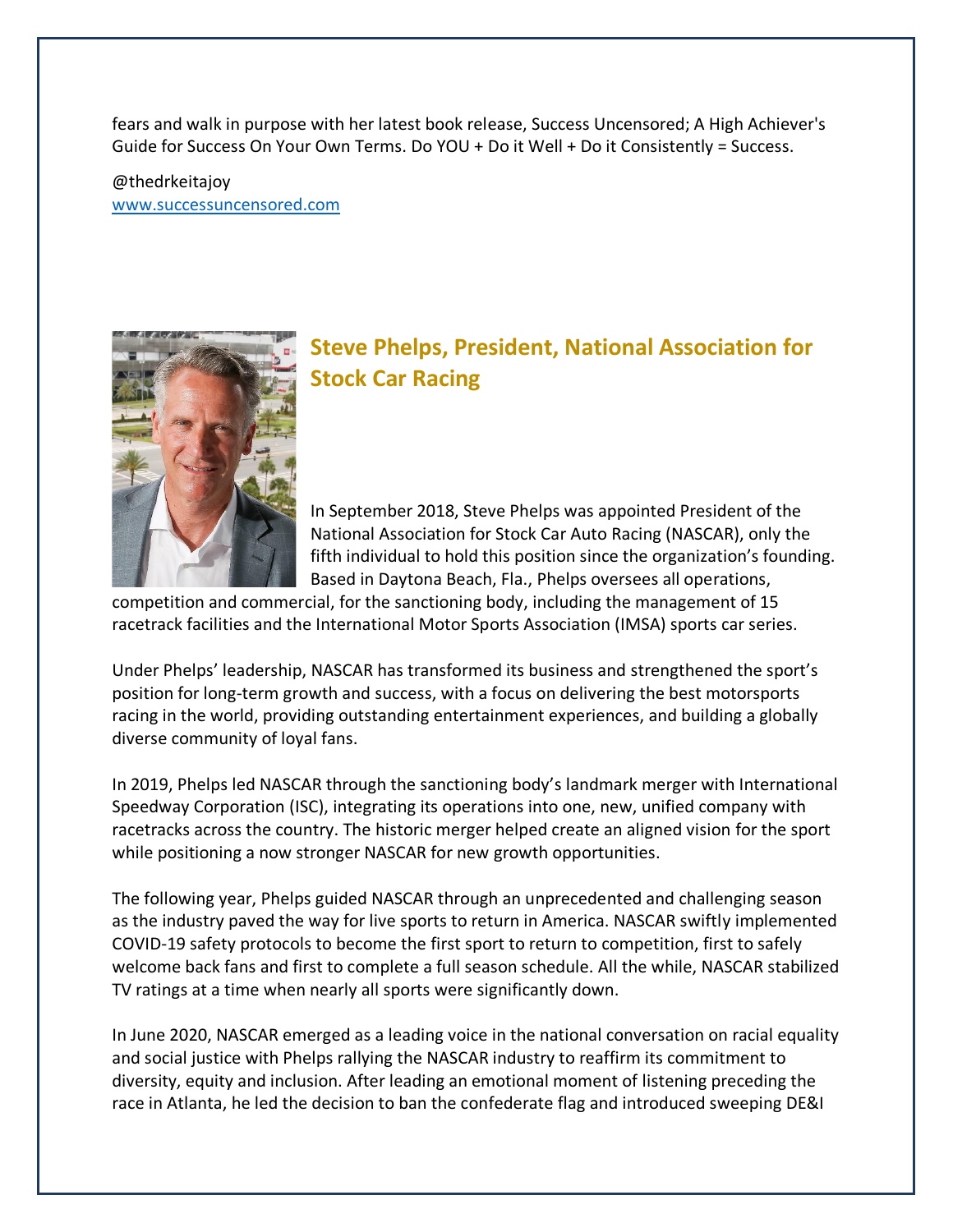enhancements across the sport – critical efforts that led to a surge of new fans, partners and diverse race team ownership.

With Phelps at the helm, the sanctioning body refocused its priorities to ensure that a best-inclass racing experience is delivered to NASCAR fans on a weekly basis at track, at home or on the go. Through increased collaboration and consensus-building with drivers, race teams, tracks and stakeholders, NASCAR unveiled the sport's most dynamic new race schedule 50 years with its exciting 2021 schedules featuring several new venues, markets and track layouts.

In May 2021, NASCAR introduced the Next Gen race car to the global motorsports community – the most technologically advanced car in NASCAR history and a testament to the sport's ongoing commitment to innovation. The arrival of the Next Gen car marks years of strategic planning and coordinated development, representing the new era of industry collaboration that Phelps is driving across the sport. The Next Gen will make its highly anticipated debut in 2022.

Phelps joined NASCAR as Vice President of Corporate Marketing in 2005. Beginning the following year, he spent 12 years as Chief Marketing Officer and oversaw all marketing functions for the sanctioning body. He was promoted to Chief Operating Officer in April 2018 before transitioning to his current role as President.

During his time at NASCAR, Phelps has won *Adweek*'s prestigious Sports Marketing Executive of the Year and was named its Brand Genius Award winner in the "sports" category. In recognition of his leadership elevating the sport through the challenges of 2020, NASCAR was named League of the Year in the *Sports Business Journal's* Sports Business Awards, with Phelps named a finalist for Executive of the Year as well.

Prior to joining NASCAR, Phelps was Executive Vice President of Sales and Marketing for Wasserman Media Group. In 1990, Phelps began a 14-year tenure at the National Football League where he served as Vice President, Corporate Marketing.

A native of Vermont, Phelps resides in Daytona Beach, Florida and has a bachelor's degree from the University of Vermont and an MBA from Boston College.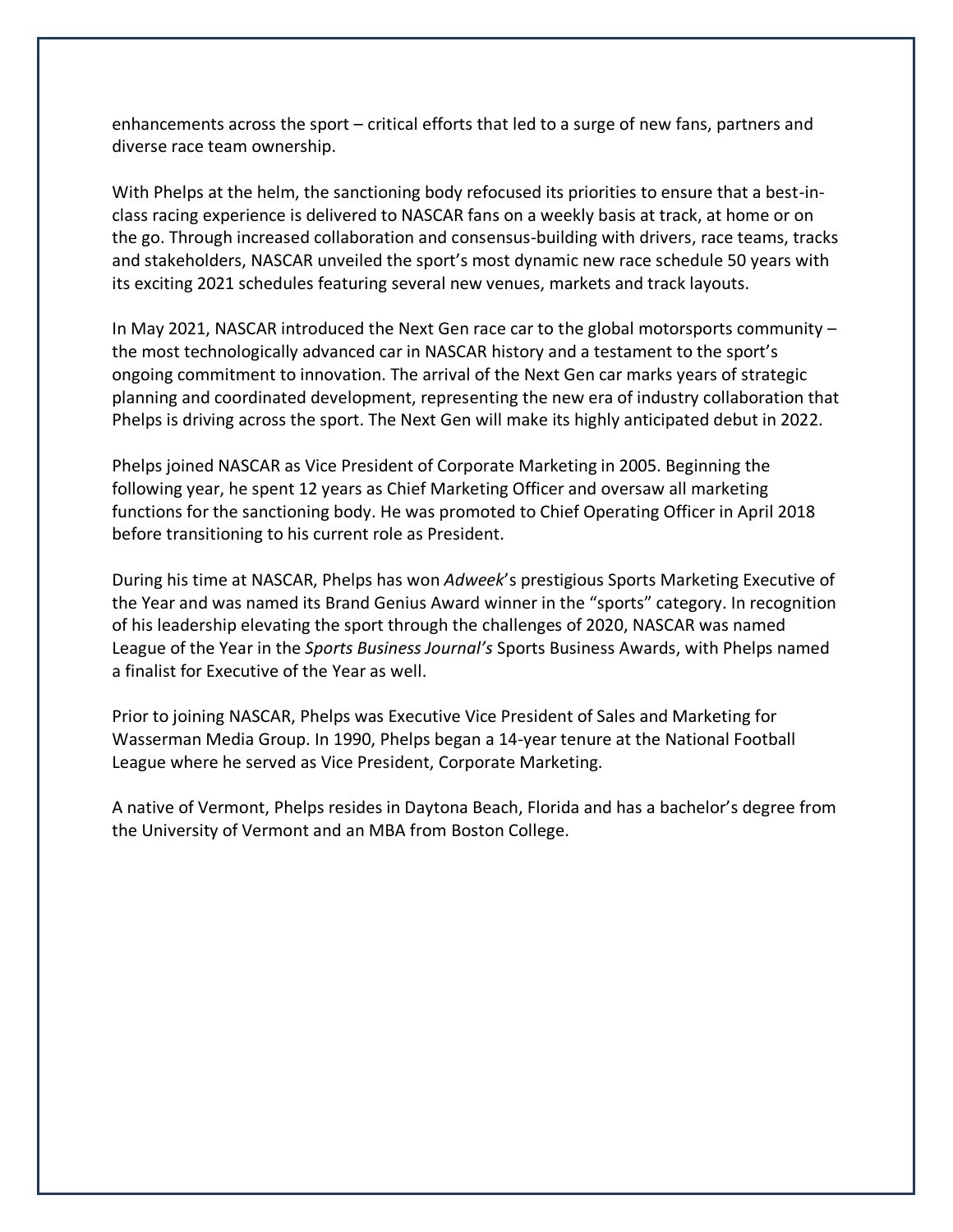

## **Eric Nyquist, Chief Communications & Social Responsibility Officer, NASCAR**

Eric Nyquist is the Chief Communications & Social Responsibility Officer for NASCAR. For nearly two decades, Nyquist has led strategic development processes across the sport, managing the organizational restructuring, operational direction, and future strategic path of over a dozen different operating divisions. In this

role, Nyquist works closely with NASCAR President Steve Phelps, ownership, and senior leadership in coordinating key strategic development activities and communications across NASCAR's five offices, 15 company-owned racetracks and industry stakeholders.

In 2020, as NASCAR faced unprecedented operational concerns with the pandemic and an emerging national social justice movement, Nyquist played a key leadership role in helping navigate the industry through the unique challenges that impacted virtually every element of the business. Under Phelps' lead, Nyquist and senior colleagues worked to swiftly implement COVID-19 safety protocols that allowed NASCAR to be the first sport back to competition and the first sport to safely welcome back fans, as well as making the important decision to ban the confederate flag from all NASCAR events and properties. In recognition of these efforts, NASCAR was named Sports League of the Year in the *Sports Business Journal's* prestigious Sports Business Awards, the first time a non-stick & ball league has won the award in nearly two decades.

Since his arrival in 2005, Nyquist has led several key strategic initiatives including the creation of race team ownership charters, the introduction of American Ethanol into the competition fuel blend, the launch of the NASCAR Media Group, the creation of the NASCAR Hall of Fame in Charlotte, NC, and the transformation of company-wide business planning processes. In his leadership position, Nyquist has managed over a dozen departments and office locations, including both the New York and Los Angeles offices.

Prior to joining NASCAR, Nyquist served for five years as Executive Vice President across the Chicago White Sox, Chicago Bulls and United Center organizations, leading strategic development and reporting to ownership. Nyquist started his career in 1998 at the National Football League in New York, working as a strategic financial analyst in Roger Goodell's League Development group.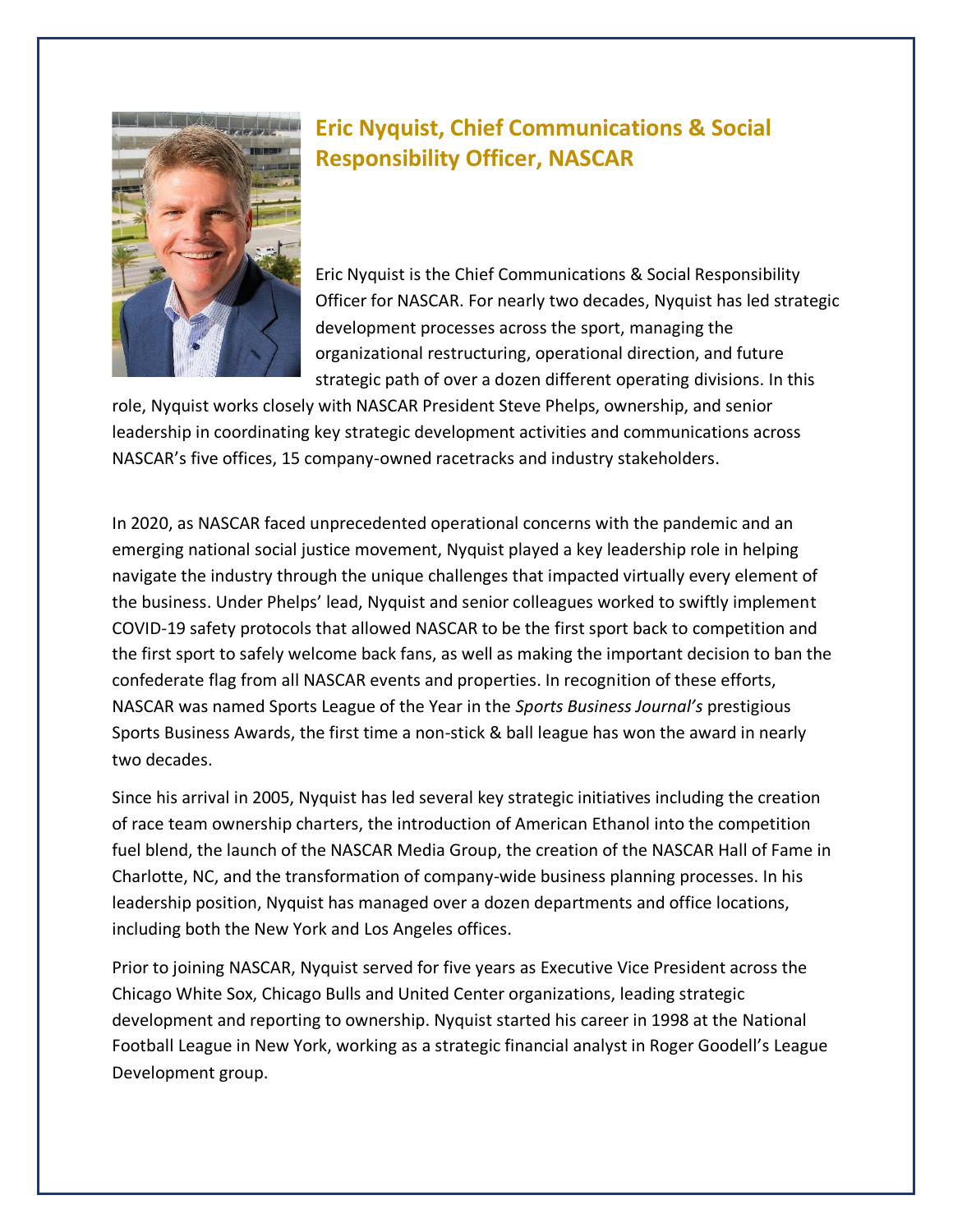Nyquist has a bachelor's degree (economics) from Carleton College, an MBA (finance) from the University of Chicago Booth School of Business, and a J.D. from the University of Chicago Law School. Nyquist is a member of the Illinois Bar and has been a guest lecturer at several graduate schools, including Harvard, Yale, Stanford, MIT and Northwestern.

Nyquist was born and raised in Albert Lea, Minn. and currently resides with his wife Michele and three children in Lake Mary, Fla.



# **Dr. Chloe Carmichael, Ph.D Clinical Psychologist, Author**

Dr. Chloe Carmichael, Ph.D, is a licensed clinical psychologist, known as Dr. Chloe. She holds a master's degree and Ph.D. in clinical psychology from Long Island University and graduated Phi Beta Kappa, summa cum laude, with a

bachelor's degree and departmental honors in psychology from Columbia University in New York. Her practice in New York City employs multiple therapists to serve high-functioning business executives, people in the arts, and everyday people seeking support with personal or professional goals.

Dr. Chloe is the author of the book [Nervous Energy: Harness the Power of Your Anxiety,](http://www.drchloe.com/nervous-energy-book-amazon) endorsed by Deepak Chopra! She is a member in good standing of the American Psychological Association, as well as the National Register of Health Psychologists, an elite organization for psychologists with gold-standard credentials. She is also a consultant at Baker McKenzie, the third largest law firm in the world. She is an Advisory Board member for Women's Health Magazine (Hearst), and a featured expert for Psychology Today. Dr. Chloe enjoys relating with the media, as well as public speaking. She has been featured as an expert on VH1, Inside Edition, ABC Nightline and other television; and has been quoted in the New York Times, Forbes, Vanity Fair, Shape, Cosmopolitan, Rolling Stone, and other print media.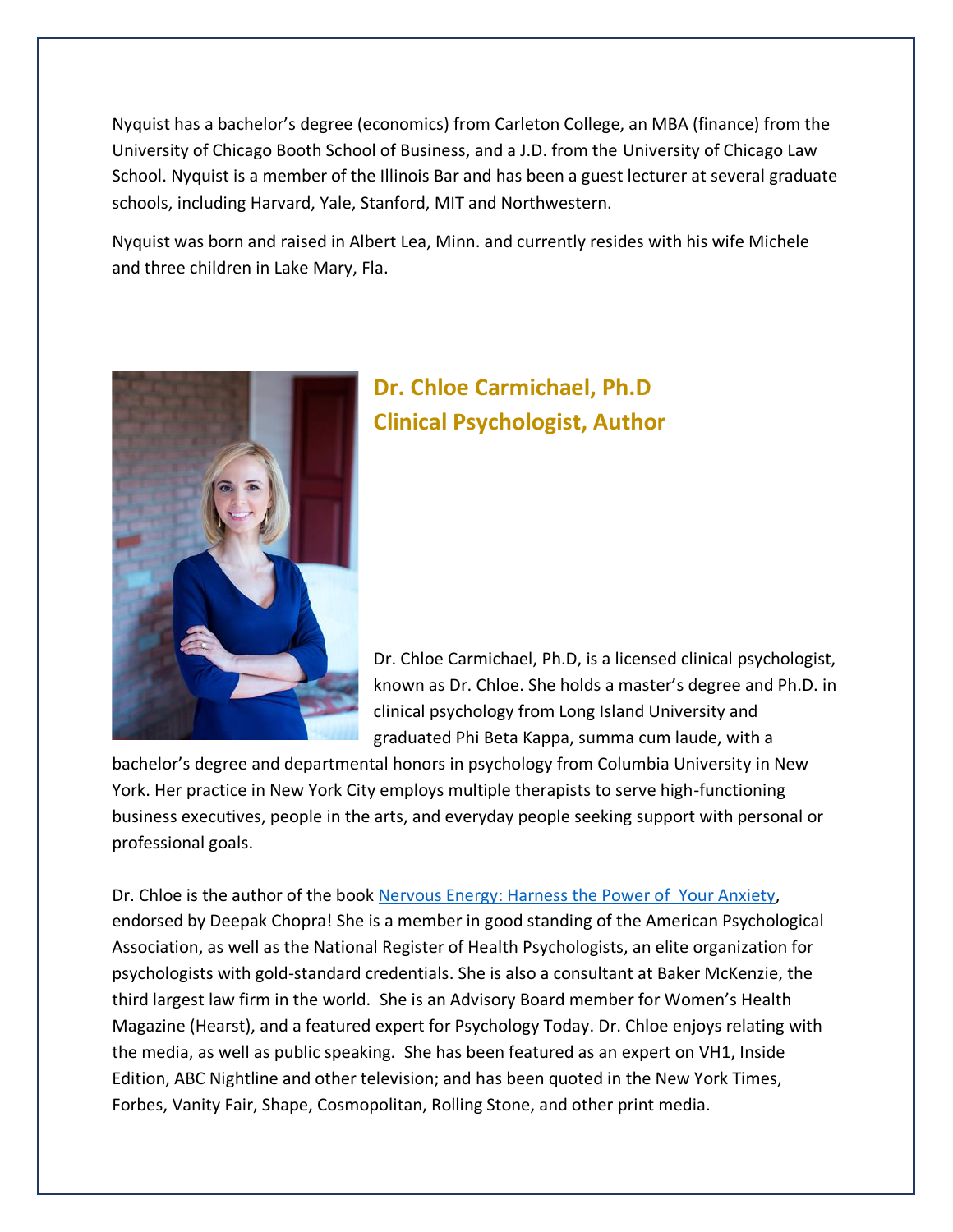#### **Websites:**

[www.DrChloe.com](http://www.drchloe.com/) [www.NervousEnergyBook.com](http://www.nervousenergybook.com/)

#### **Social Media links:**

Twitter: [https://twitter.com/drchloe\\_](https://twitter.com/drchloe_) Instagram: [https://www.instagram.com/drchloe\\_/](https://www.instagram.com/drchloe_/) Facebook:<https://www.facebook.com/DrChloePhD> LinkedIn:<https://www.linkedin.com/in/chloecarmichael> Pinterest:<https://www.pinterest.com/DrChloe/> Youtube:<https://www.youtube.com/user/drchloecarmichael>



### **Sheriff Dennis M. Lemma, Seminole County**

Dennis M. Lemma serves as the Sheriff of Seminole County. He took office on January 3, 2017, as the 10th Sheriff in the county's history. As the County's chief law enforcement officer, Sheriff Lemma leads a workforce of more than 1,400 employees and manages a \$140 million budget.

Sheriff Lemma began his career with the Sheriff's Office in 1992 as a Correctional Officer and was selected as a Deputy Sheriff four years later. He served as a School Resource Deputy and a Crimes Against Children Investigator before receiving a promotion to Sergeant of the Special Operations Section in 2002. Four years later, he was promoted to Lieutenant in the Community Services Division where he managed the agency's crime prevention efforts, served as the Public Information Officer, and coordinated programs to assist elderly and domestic violence victims.

In 2008, Sheriff Lemma was promoted to Captain and tasked with management of the uniformed patrol division, property crime investigations, traffic safety and code enforcement. In 2011, he was appointed to Major of the Department of Neighborhood Policing. In this role, he oversaw the operation of five divisions including uniformed patrol, Special Operations, Juvenile Enforcement and Intervention, Public Affairs and Community Services. In 2014, he was appointed to Chief Deputy where he led operational and administrative functions for more than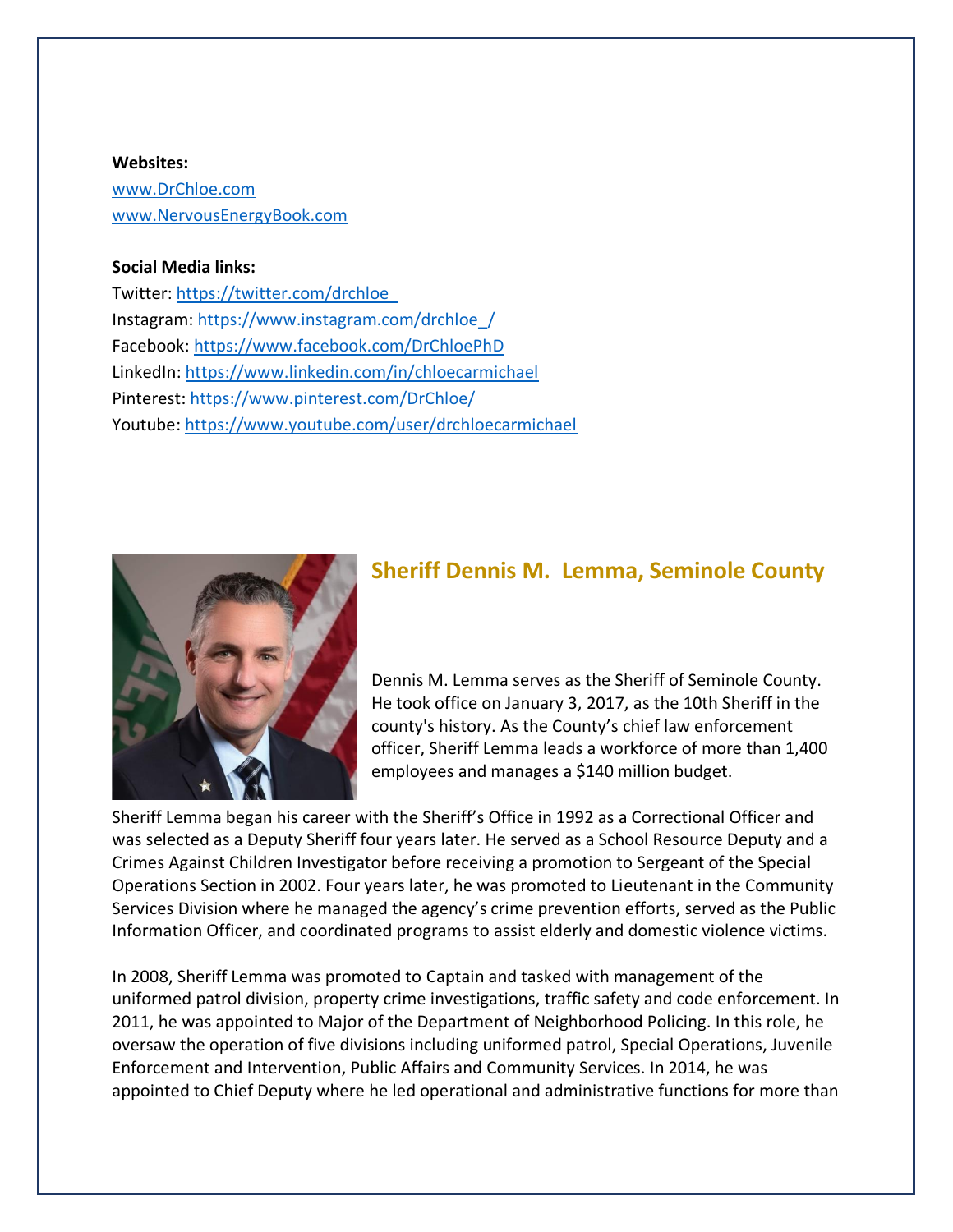1,200 members of the Sheriff's Office.

In January 2019, Attorney General Ashley Moody named Sheriff Dennis Lemma chair of her Transition Advisory Committee Working Group on Opioid Abuse. As chair, Sheriff Lemma will work closely with Attorney General-elect Moody and others to gather information related to the best practices to stop the influx of deadly opioids, treat addiction, raise awareness and reduce the death toll of this crisis claiming 17 lives a day in Florida.

In July 2019, First Lady Casey DeSantis announced the formation of a drug abuse prevention panel with Seminole County Sheriff Dennis Lemma to serve as chair. The focus of the panel will be to discuss and determine best practices and innovative solutions to combat drug abuse throughout the state, specifically as it pertains to Florida's youth.

Sheriff Lemma received an honorable discharge from the U.S. Marine Corps. He holds a bachelor's degree in Criminal Justice Administration from Columbia College, a Master's Degree in Administrative Leadership from the University of Oklahoma, and is a graduate of the Federal Bureau of Investigation National Academy in Quantico, Virginia. He also attended the Florida Department of Law Enforcement's Chief Executive Institute in Tallahassee, Florida.

Sheriff Lemma and his wife, Diana, have two wonderful sons, Dylan and Dayne.



## **Dr. L. Karenna Senors, MD Chief Medical Officer, True Health**

Dr. L. Karenna Senors is True Health's Chief Medical Officer. She has been with the organization since 2006. Prior to being permanently promoted to her current position in May 2015, she held several increasingly responsible positions within the organization, including Lab Director, Lead Clinician, and Interim

Chief Medical Officer. Dr. Senors serves as a volunteer faculty member for the University of Central Florida School Of Medicine. She has also served as a mentor and preceptor for college, nurse practitioners and medical students. Dr. Senors has a strong connection and volunteers for community health fairs and activities. She assisted annually in health fairs in Freeport, Bahamas.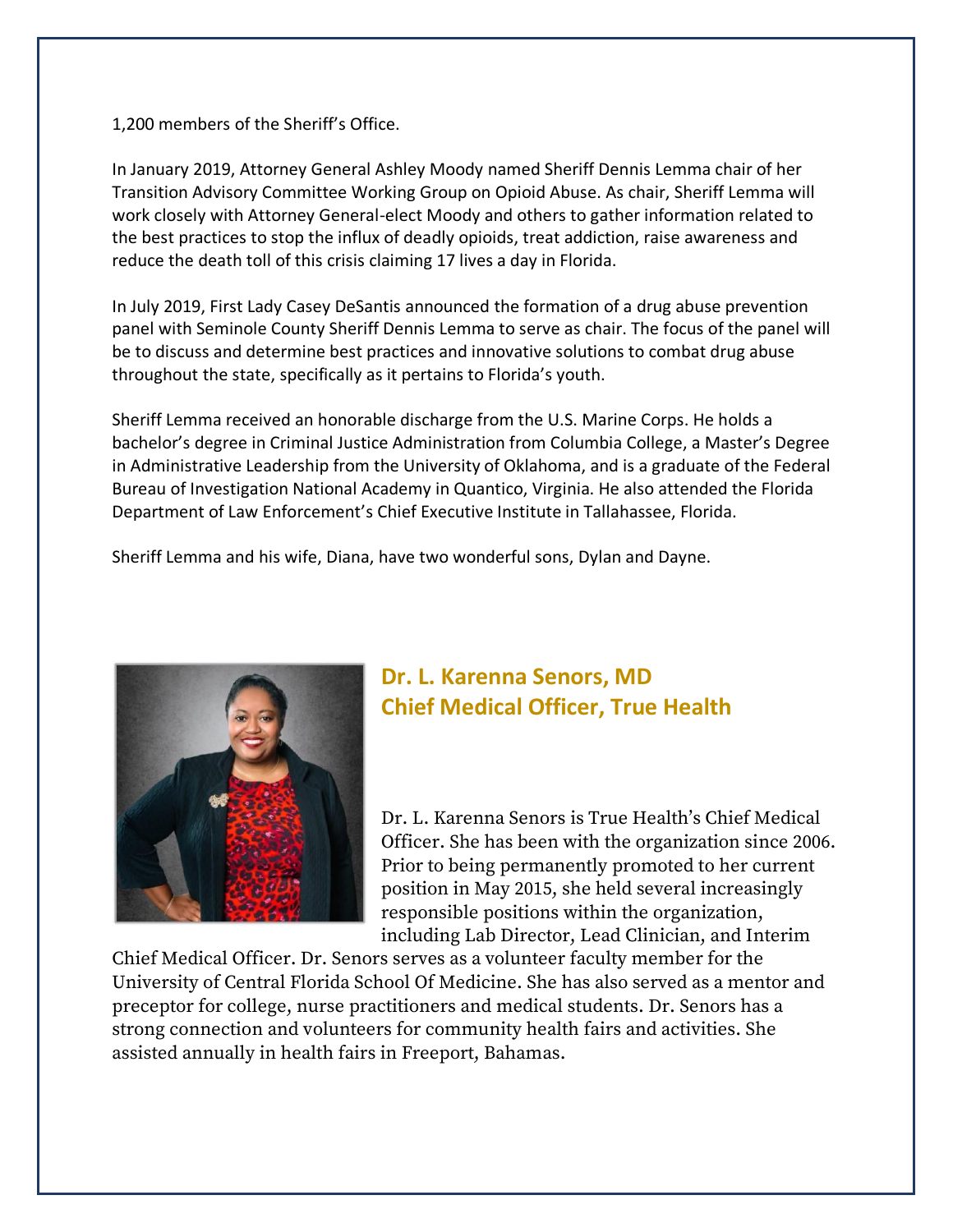Dr. Senors was a medical student at ECU, which was founded to provide primary care in the rural and underserved communities and was a transitional resident physician at Howard University in Washington, DC where she rotated through numerous branches of medicine monthly. She realized family medicine was her calling and was accepted to a family medicine residency at Tallahassee Memorial Hospital in Tallahassee Florida. She was trained in clinical skills, management of diverse patient populations and conditions in both clinic and hospital settings. She worked with pediatrics, adult medicine, geriatrics, women's health and obstetrics. She had a special interest in procedures and wound care. She also worked after hours at an area urgent care, Patients First. During her residency, she was part of the selection committee for incoming residents and she was the resident representative to the Florida Academy of Family Physicians. Upon graduation, she was selected Outstanding Physician by her colleagues.

Dr. Senors has been involved with the American Academy of Family Physicians (AAFP), Florida Academy of Family Physicians (FAFP), the National Medical Association (NMA), the Artemis Medical Society, and her sorority of Delta Sigma Theta Sorority, Inc. Dr. Senors holds a Bachelor of Science degree in Biology from Xavier University in New Orleans, Louisiana and a Doctor of Medicine degree from East Carolina University Brody School of Medicine in Greenville, North Carolina. Currently, she is a Xula Central Florida alumni. Dr. Senors is a member of St. Marks East, DST Health and Wellness committee, and Orange and Seminole County medical societies. She is also a Board member of Mad Cow Theater and Florida Association of Community Health Centers (FACHC). Dr. Senors loves theater, live entertainment and spending time with her family.



## **John Rivers Founder & CEO, 4Rivers and 4Roots**

Following a 20-year career in healthcare, John Rivers retired as President of a \$1.5 billion company to pursue a lifelong dream of opening a restaurant. In 2009, John created his first concept, 4 Rivers Smokehouse, which quickly became one of the fastest growing restaurants in the Southeast. The business grew to 22 locations to include John's other concepts, the Southern-inspired COOP, the Mexican themed Cantina at Disney Springs,

and the farm-to-table 4Roots Café. 4 Rivers garnered national recognition being named "The South's Best BBQ" by *Southern Living*, and the "#1 BBQ Restaurant Chain" by *MSN.*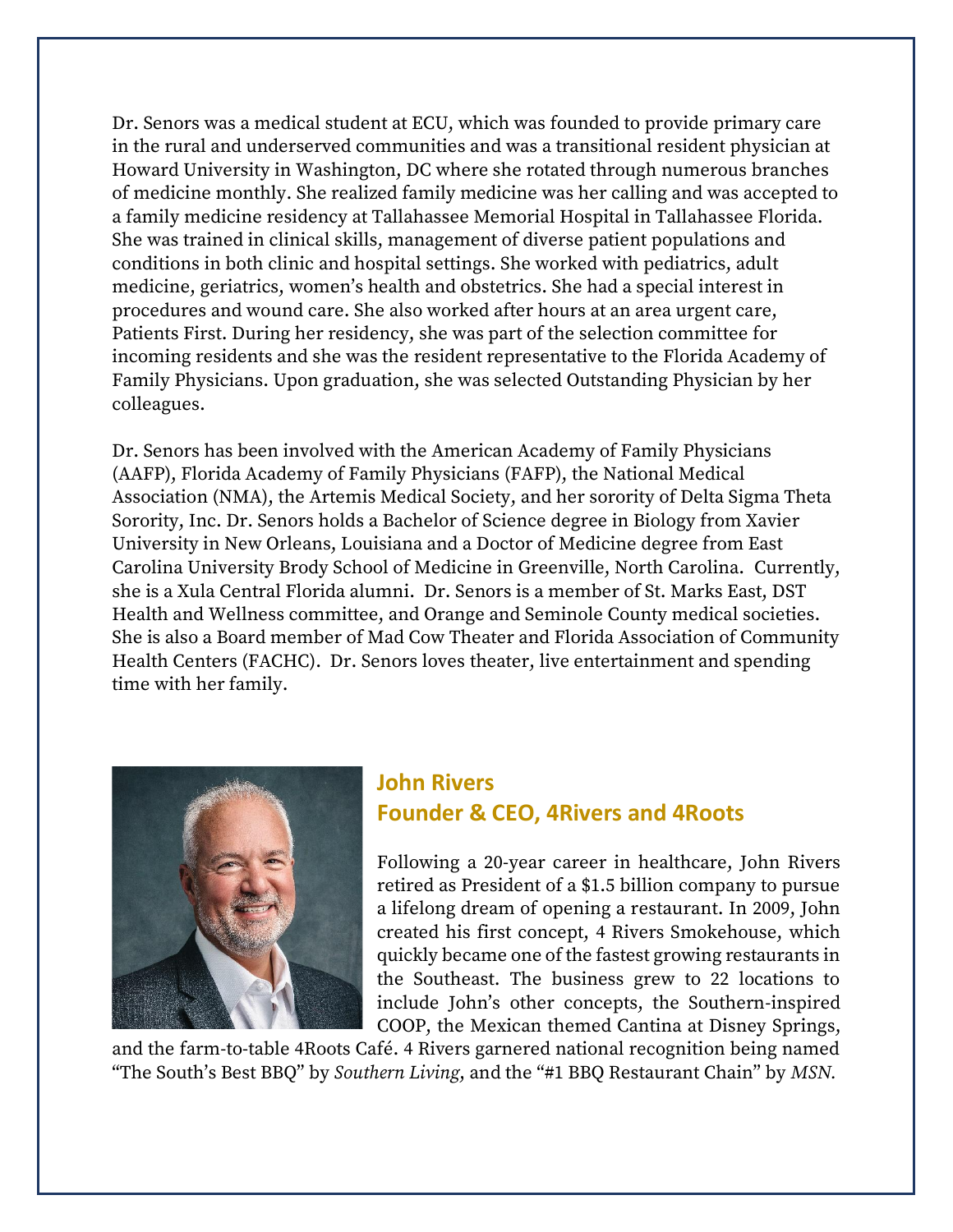Born out of John's garage, the "barbeque ministry" remains at the heart of the company's mission to lift up those in need and help build better communities. The culmination of the 4R Foundation's work, the Orlando based 4Roots Farm will serve as a community campus to inspire revolutionary change in Florida's food system through education on sustainable farming practices, advancements in agriculture technology, and research in culinary medicine at the Culinary Health Institute.

Author of The Southern Cowboy Cookbook and graduate of Florida State University College of Business, where he served on the Board of Governors, John has been named one of the Restaurant Industry's Power 20 Leaders by Restaurant Business & News, Restauranter of the Year by Florida Restaurant and Lodging Association, and Orlando Magazine's "50 Most Powerful, 15 to Watch". John had the honor of cooking at the prestigious James Beard House in New York City, and was twice named a finalist for the Ernst & Young Entrepreneur of the Year Award.

John serves on the FDACS Food Security Advisory Council and the Department of Agriculture Innovation Committee for the State of Florida and is a member of the Florida Governor's Council of 100. John lives in Winter Park with his wife and two children, and serves on the boards of numerous school, church, and local charitable organizations.



# **Cole NeSmith, Executive Director, Creative City Project**

**Co-Founder, The Memoir Agency**

Cole NeSmith is an experience curator, writer, musician, actor and speaker. He is the Executive Director of the Creative City Project and the co-founder of The Memoir

Agency. Through these two companies, Cole works to make every place and moment meaningful through epic events and immersive experiences.

Cole is the creator of IMMERSE, an annual performing and interactive arts event in the heart of Downtown Orlando. He started the award-winning Creative City Project in 2012 to elevate